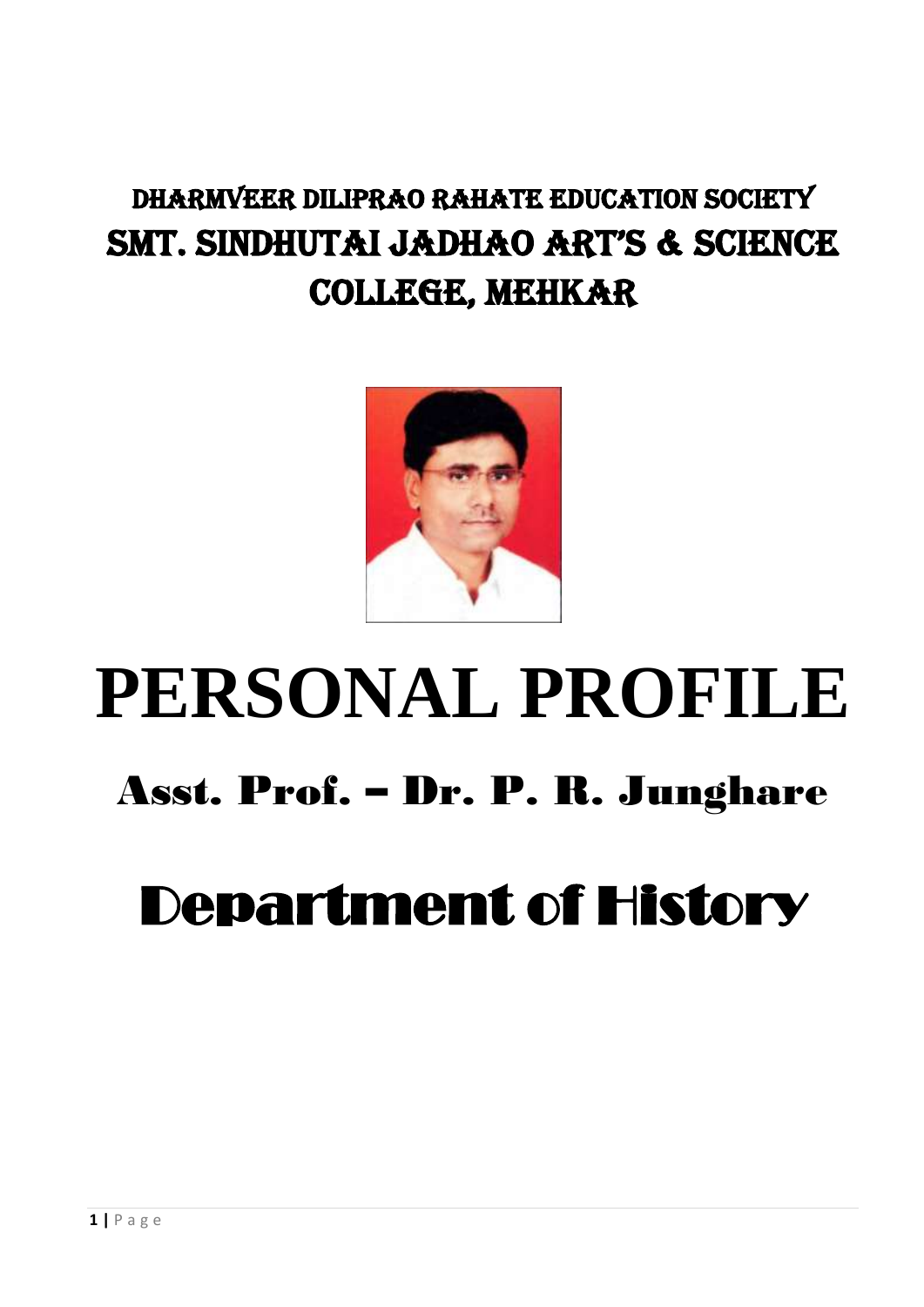#### *GENERAL INFORMATION AND ACADEMIC BACKGROUND*

| 1. Name                        | : Parmeshwar Ramdas Junghare     |
|--------------------------------|----------------------------------|
| 2. Father                      | : Ramdas Yashvantrao Junghare    |
| 3. Department                  | : History                        |
| 4. Current Designation         | : Assistant Professor            |
| 5. Date of Appointment         | : 07/12/1999                     |
| 6. Date of Birth               | :07/02/1974                      |
| 7. Sex                         | : Male                           |
| 8. Marital status              | : Married                        |
| 9. Nationality                 | : Indian                         |
| 10. Indicate whether belongs   |                                  |
| to SC/ST/OBC category          | : OPEN                           |
| 11. Address for correspondence | : Gajanan Nagar, Mehkar Dist-    |
|                                | Buldana . 443301 (M.S.)          |
| 12. Permanent Address          | : Gajanan Nagar, Mehkar Dist-    |
|                                | Buldana . 443301 (M.S.)          |
| 13. Telephone No.              | : 9822530171                     |
| 14. Email                      | : parmeshwarjunghare07@gmail.com |

#### **Academic Qualifications : (Metric onwards till post graduation)**

| Sr. | <b>Examination</b> | Name of the Board / University | <b>Year of</b> | $%$ of       | Division /           |
|-----|--------------------|--------------------------------|----------------|--------------|----------------------|
| No. |                    |                                | <b>Passing</b> | <b>Marks</b> | <b>Class / Grade</b> |
|     |                    |                                |                | Obtain       |                      |
|     | S.S.C              | Amravati Board                 | 1990           | 51.00%       |                      |
| 2.  | H.S.C              | Amravati Board                 | 1992           | 55.00%       |                      |
| 3.  | B.A.               | Amravati University            | 1995           | 54.00%       | П                    |
| 4.  | M.A.               | Amravati University            | 1997           | 57.00%       | Н                    |
|     | B.Ed               | Amravati University            | 1998           | 75.00%       |                      |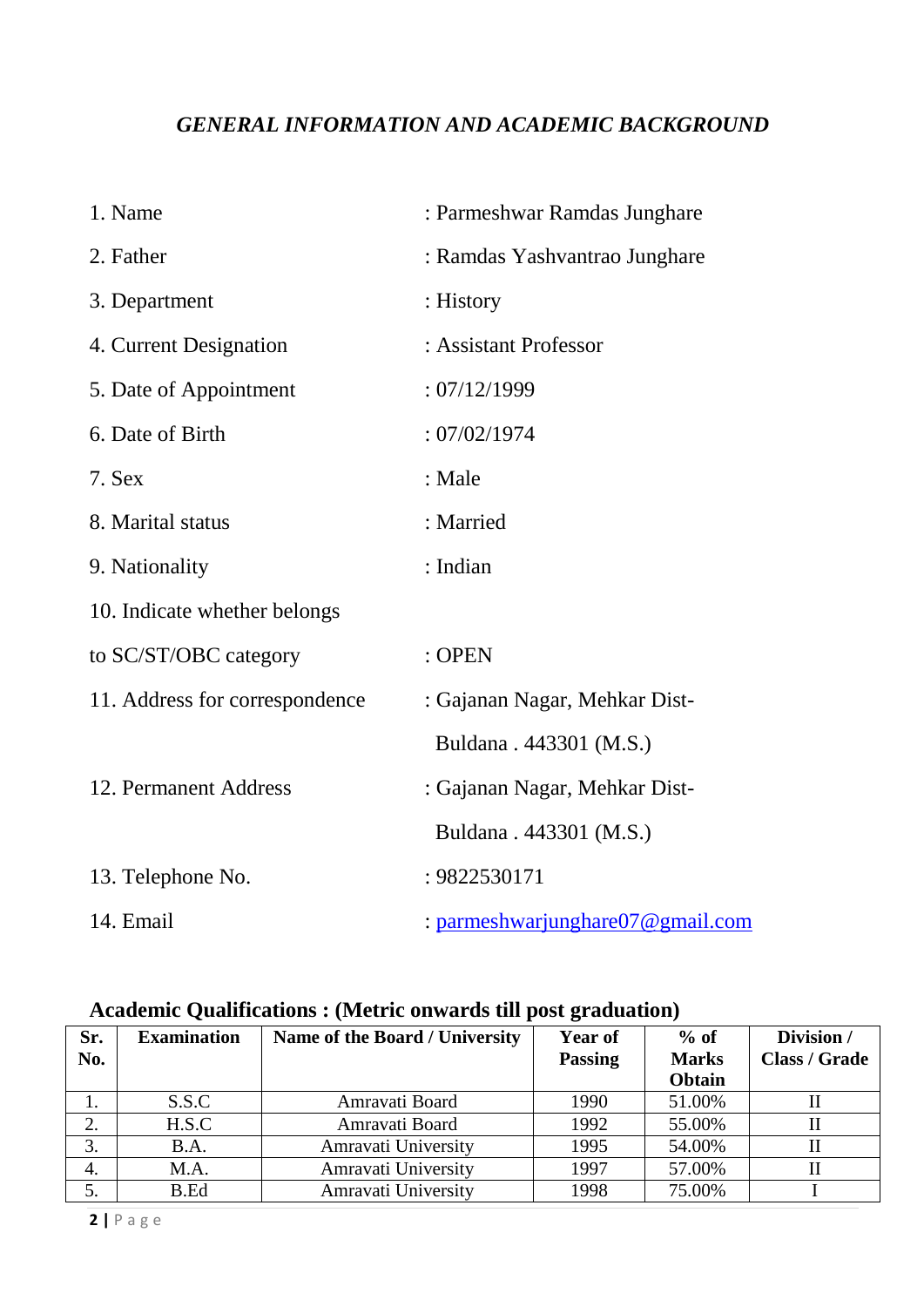#### **Research Degree :**

| Sr. | <b>Degrees</b> | <b>Title</b>                                 | Date of       | <b>University</b> |
|-----|----------------|----------------------------------------------|---------------|-------------------|
| No. |                |                                              | Award         |                   |
|     | Ph.D.          | The contribution of Sardar Vallabhbhai Patel | 17 April 2017 | <b>SGBAU</b>      |
|     |                | regarding merger of the states Hydrabad,     |               | Amravati          |
|     |                | Junagarh and Kashmir- A Histrical Analysis   |               |                   |
|     |                |                                              |               |                   |

#### **Posts held after appointment at this institution :**

| <b>Designation</b> | <b>Department</b> | Date of actual Joining |         | Grade           |
|--------------------|-------------------|------------------------|---------|-----------------|
|                    |                   | From                   |         |                 |
| Assistant Prof.    | <b>History</b>    | 07/12/1999             | Onwards | Assistant Prof. |

#### **Period of Teaching experience :** U.G. Classes – 20 Years

#### **Academic Staff College Orientation / Refresher Course attended :**

| <b>Name of the Course</b> | <b>Place</b>                   | <b>Duration</b> | <b>Sponsoring Agency</b> |
|---------------------------|--------------------------------|-----------------|--------------------------|
| <b>Orientation Course</b> | ASC, Dr. BAMU<br>10.10.2007 to |                 | <b>UGC</b>               |
|                           | Aurangabad                     | 06.11.2007      |                          |
| <b>Refresher Course</b>   | ASC, SGBAU,                    | 08.03.2004 to   | <b>UGC</b>               |
|                           | Amravati                       | 28.03.2004      |                          |
| <b>Refresher Course</b>   | ASC, SGBAU,                    | 16.07.2011 to   | <b>UGC</b>               |
|                           | Amravati                       | 05.08.2011      |                          |
| <b>Refresher Course</b>   | ASC, Dr. BAMU                  | 03.03.2014 to   | <b>UGC</b>               |
|                           | Aurangabad                     | 28.03.2014      |                          |
| <b>Short Term Course</b>  | <b>Teaching Learning</b>       | 03.10.2018 to   | <b>UGC</b>               |
|                           | Centre Savitribai Fule         | 09.10.2018      |                          |
| Pune University &         |                                |                 |                          |
|                           | <b>ACS College Sonai</b>       |                 |                          |
|                           | Dist Ahmadnagar                |                 |                          |
|                           |                                |                 |                          |

#### **Attended National/International Level Conference / Seminar :**

| Sr.            | Event      | <b>National/International</b> | <b>Organized by</b>     | <b>Theme</b>            | <b>Date</b> |
|----------------|------------|-------------------------------|-------------------------|-------------------------|-------------|
| No.            |            | <b>Level</b>                  |                         |                         |             |
| 1              | Workshop   | University level              | Dr. BAMU Aurangabad     | Research                | 14          |
|                |            |                               |                         | Methodology             | Mar.2014    |
| $\overline{2}$ | Workshop   | University level              | Dr. BAMU Aurangabad     | Review of               | 15 Mar.     |
|                |            |                               |                         | <b>History Syllabus</b> | 2014        |
| 3              | Conference | <b>State</b>                  | Smt. Vatsalabai Naik    |                         | 03,04       |
|                |            |                               | Mahila Mahavidhyalay,   |                         | Feb.        |
|                |            |                               | Pusad                   |                         | 2014        |
| $\overline{4}$ | Workshop   | University level              | Jijamata Mahavidyalaya, | Restructuring the       | 13 Dec.     |
|                |            |                               | Buldana                 | Syllabi in              | 2014        |
|                |            |                               |                         | History                 |             |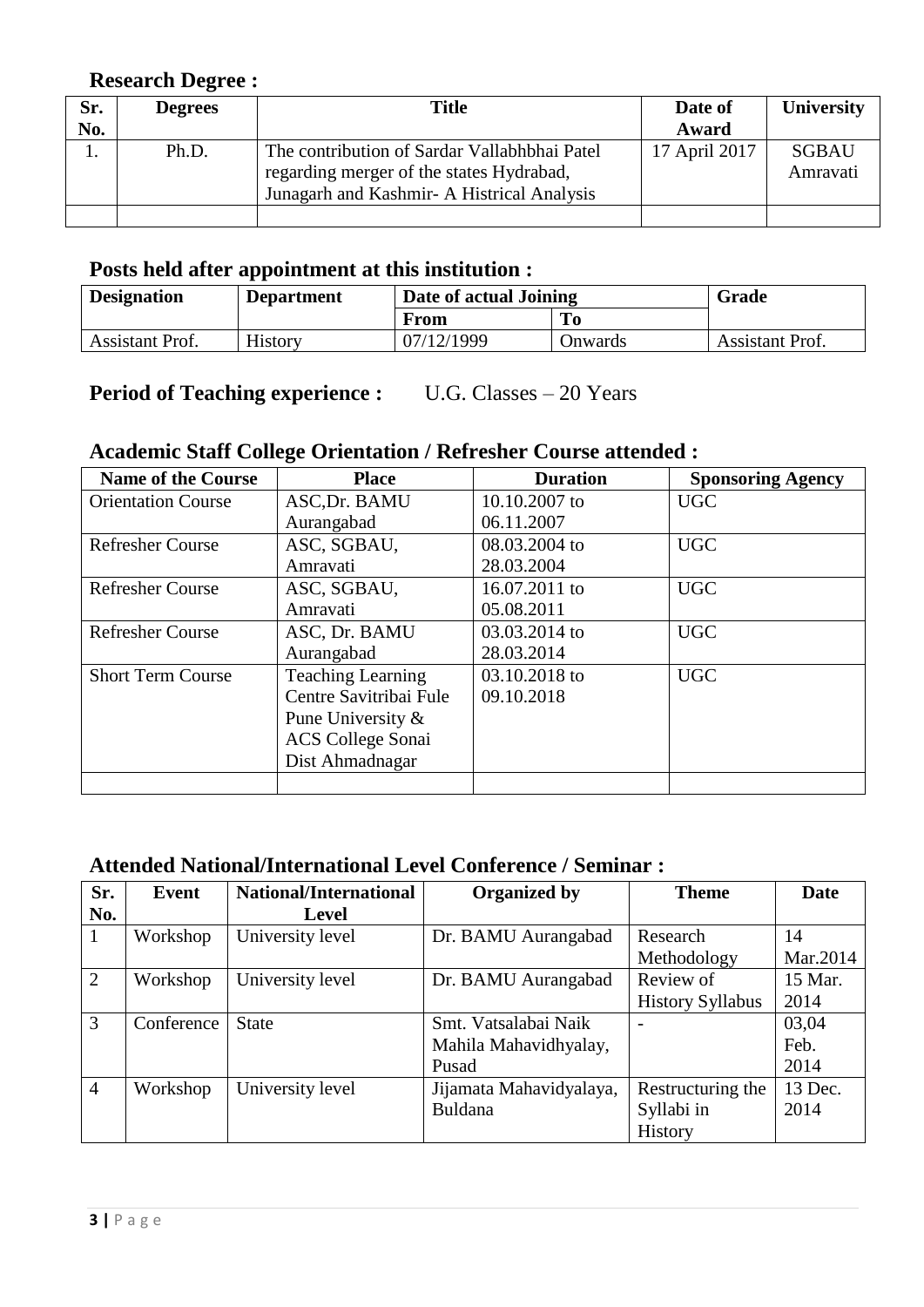| 5              | Seminar    | National      | Smt. Shakuntalabai             | Human Right              | 28 Feb.   |
|----------------|------------|---------------|--------------------------------|--------------------------|-----------|
|                |            |               | Dhabekar                       | and Present              | 2015      |
|                |            |               | Mahavidyalaya Karanja          | Scenario in India        |           |
| 6              | Conference | National      | Govt. Vidarbha Institute       | <b>Impact of Social</b>  | 09,10     |
|                |            |               | of Sci. & Humanities,          | Reform                   | Jan. 2015 |
|                |            |               | Amravati                       | Movements on             |           |
|                |            |               |                                | Modern                   |           |
|                |            |               |                                | Maharashtra              |           |
|                |            |               |                                | (1960AD to               |           |
|                |            |               |                                | 2010AD)                  |           |
| $\overline{7}$ | Seminar    | <b>State</b>  | Savitribai Fule Pune           | 18 Vya Shatkatil         | 06,07     |
|                |            |               | University & Arts,             | Marathi Sattecha         | Jan. 2017 |
|                |            |               | Science and Commerce           | Vistar                   |           |
|                |            |               | College, wagholi Pune          |                          |           |
| 8              | Conference | National      | Arts, Comm. & Science          | Modernization            | 01,02     |
|                |            |               | College Sonai Dist             | of Maharashtra           | Feb.      |
|                |            |               | Ahmadnagar                     | in the 19 th             | 2019      |
|                |            |               |                                | Century                  |           |
| 9              | Seminar    | National      | Punyashlok Ahilyadevi          | Globalization:           | 23 Mar.   |
|                |            |               | Holkar Mahavidyalaya,          | Challenges and           | 2019      |
|                |            |               | Ranisawargaon Tq.              | Opportunities for        |           |
|                |            |               | Gangakhed dist-                | India                    |           |
|                |            |               | Parbhani                       |                          |           |
| 10             | Conference | National      | Mungasaji Maharaj              | <b>Recent Trends</b>     | 11 Jan.   |
|                |            |               | Mahavidyalaya Darwha           | and Issues in            | 2020      |
|                |            |               | Dist-Yavatmal                  | Humanities               |           |
| 11             | Conference | International | Shri. Shivaji College of       | Impact of values         | 21 Jan.   |
|                |            |               | Arts, Comm. And                | based on                 | 2020      |
|                |            |               | Science. Akola                 | M.K.Gandhi Pt.           |           |
|                |            |               |                                | J. Nehru, Dr.            |           |
|                |            |               |                                | <b>B.R.</b> Ambedkar     |           |
|                |            |               |                                | and Dr.                  |           |
|                |            |               |                                | Panjabrao                |           |
|                |            |               |                                | Deshmukh                 |           |
|                |            |               |                                | Philosophies in          |           |
|                |            |               |                                | <b>Present Situation</b> |           |
| 12             | Workshop   | National      | M.E.S. Arts and                | Drafting $&$             | 01 Feb.   |
|                |            |               | Commerce College,              | Filling of AQAR          | 2020      |
|                |            |               | Mehkar Dist-Buldana            | & SSR as Per             |           |
|                |            |               |                                | New Revised              |           |
|                |            |               |                                | Framework of             |           |
|                |            |               |                                | <b>NAAC</b> for          |           |
|                |            |               |                                | Quality                  |           |
|                |            |               |                                | Enhancement              |           |
| 13             | Conference | National      | Pratishthan                    | Arts, Sculpture          | 01 Feb.   |
|                |            |               | Mahavidyalaya, Paithan         | and Architecture         | 2020      |
|                |            |               | Dist-Aurangabad                | in Marathwada            |           |
| 14             | Conference | National      | Sahakar Maharshi Late          | Humanities,              | 15.Feb.   |
|                |            |               | <b>Bhaskarrao Shingne Arts</b> | Culture and              | 2020      |
|                |            |               | College, Khamgaon              | Society                  |           |
|                |            |               | Dist-Buldana                   |                          |           |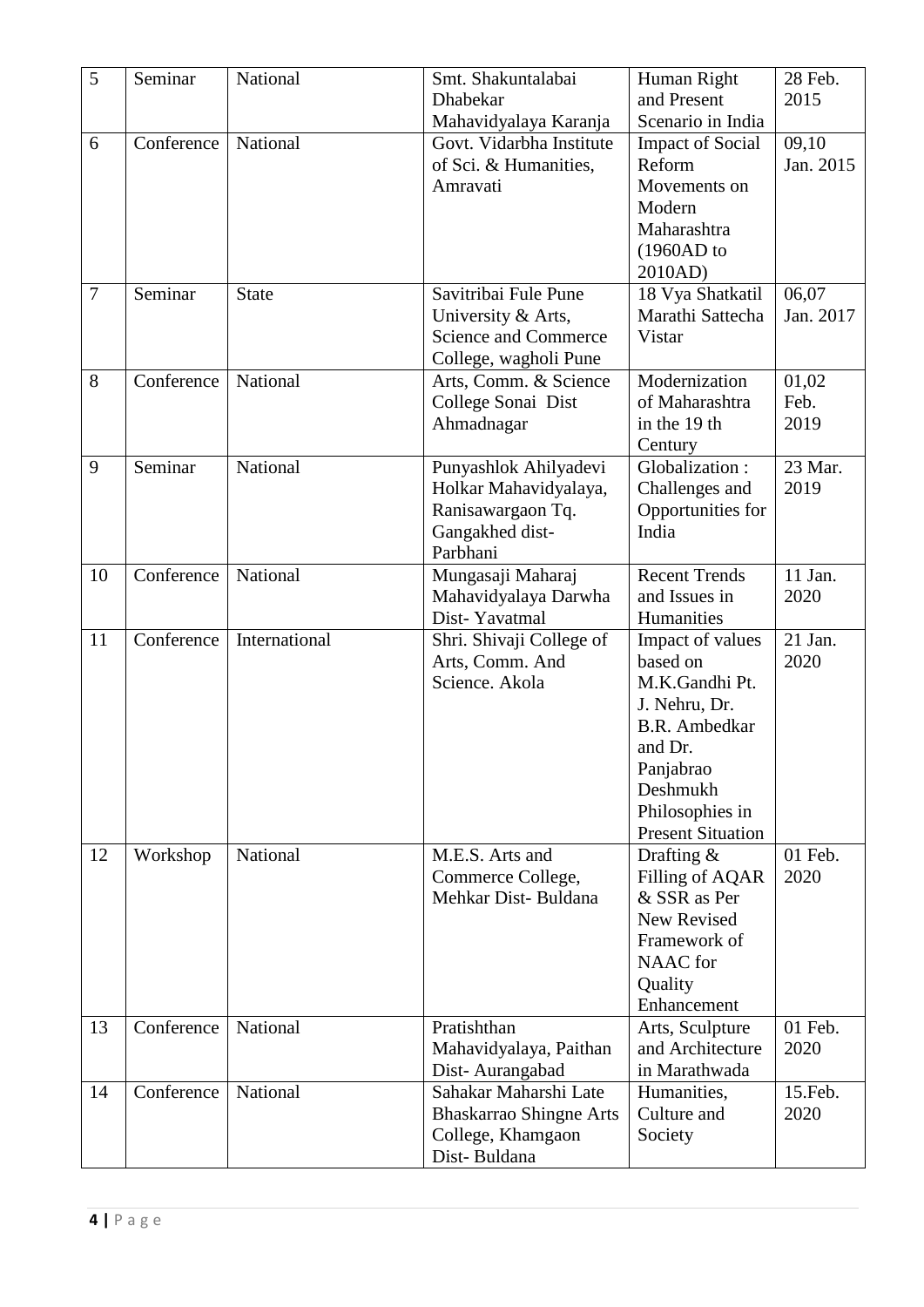#### **Published Papers in Journals :**

| Sr.            | Titles with page nos.               | <b>Journals</b>         | Whether                             | <b>Period</b> |
|----------------|-------------------------------------|-------------------------|-------------------------------------|---------------|
| No.            |                                     |                         | <b>International/National/State</b> |               |
| $\mathbf{1}$   | Reformation in the Age of Shivaji   | Research                | International                       | 2018-         |
|                |                                     | Journey                 |                                     | 2019          |
|                |                                     | Multidisciplinary       |                                     |               |
| $\overline{2}$ | Modernization of Maharashtra in     | Ajanta an               | International                       | 2018-         |
|                | the 19 th Century                   | International           |                                     | 2019          |
|                |                                     | Multidisciplinary       |                                     |               |
|                |                                     | <b>Research Journal</b> |                                     |               |
| $\overline{3}$ | Globalization: Challenges and       | Research                | International                       | 2018-         |
|                | Opportunities for India             | Journey Peer            |                                     | 2019          |
|                |                                     | Refreed and             |                                     |               |
|                |                                     | <b>Indexed Journal</b>  |                                     |               |
| $\overline{4}$ | Recent Trends and Issues in         | <b>Research Journal</b> | International                       | 2019-         |
|                | Humanities                          | of India                |                                     | 2020          |
| 5              | Impact of values based on           | Research                | International                       | 2019-         |
|                | M.K.Gandhi Pt. J. Nehru, Dr. B.R.   | Journey                 |                                     | 2020          |
|                | Ambedkar and Dr. Panjabrao          | Multidisciplinary       |                                     |               |
|                | Deshmukh Philosophies in Present    |                         |                                     |               |
|                | Situation                           |                         |                                     |               |
| 6              | Arts, Sculpture and Architecture in | Research                | International                       | 2019-         |
|                | Marathwada                          | Journey                 |                                     | 2020          |
|                |                                     | Multidisciplinary       |                                     |               |
| $\overline{7}$ | Humanities, Culture and Society     | Research                | International                       | 2019-         |
|                |                                     | Journey                 |                                     | 2020          |
|                |                                     | Multidisciplinary       |                                     |               |

#### **Full Papers in Conference Proceedings :**

| Sr.            | Title of the paper      | Details of            | Whether                       | Date  | <b>ISSN/ISBN</b> |
|----------------|-------------------------|-----------------------|-------------------------------|-------|------------------|
| No.            | <b>Presented</b>        | <b>Conference</b>     | <b>International/National</b> |       | No.              |
|                |                         | <b>Publication</b>    | /State/ College or            |       |                  |
|                |                         |                       | <b>University level</b>       |       |                  |
| $\mathbf{1}$   | Human Right and         | Smt. Shakuntalabai    | National                      | 28    | 978-93-          |
|                | Present Scenario in     | <b>Dhabekar</b>       |                               | Feb.  | 85026-05-8       |
|                | India                   | Mahavidyalaya         |                               | 2015  |                  |
|                |                         | Karanja               |                               |       |                  |
|                |                         |                       |                               |       |                  |
| $\overline{2}$ | <b>Impact of Social</b> | Govt. Vidarbha        | National                      | 09,10 | 978-93-          |
|                | <b>Reform Movements</b> | Institute of Sci. $&$ |                               | Jan.  | 84021-20-7       |
|                | on Modern               | Humanities,           |                               | 2015  |                  |
|                | Maharashtra             | Amravati              |                               |       |                  |
|                | $(1960AD)$ to           |                       |                               |       |                  |
|                | 2010AD)                 |                       |                               |       |                  |
| 3              | Modernization of        | Arts, Comm. &         | National                      | 01,02 | 2277-5730        |
|                | Maharashtra in the      | Science College       |                               | Feb.  |                  |
|                | 19 th Century           | Sonai Dist            |                               | 2019  |                  |
|                |                         | Ahmadnagar            |                               |       |                  |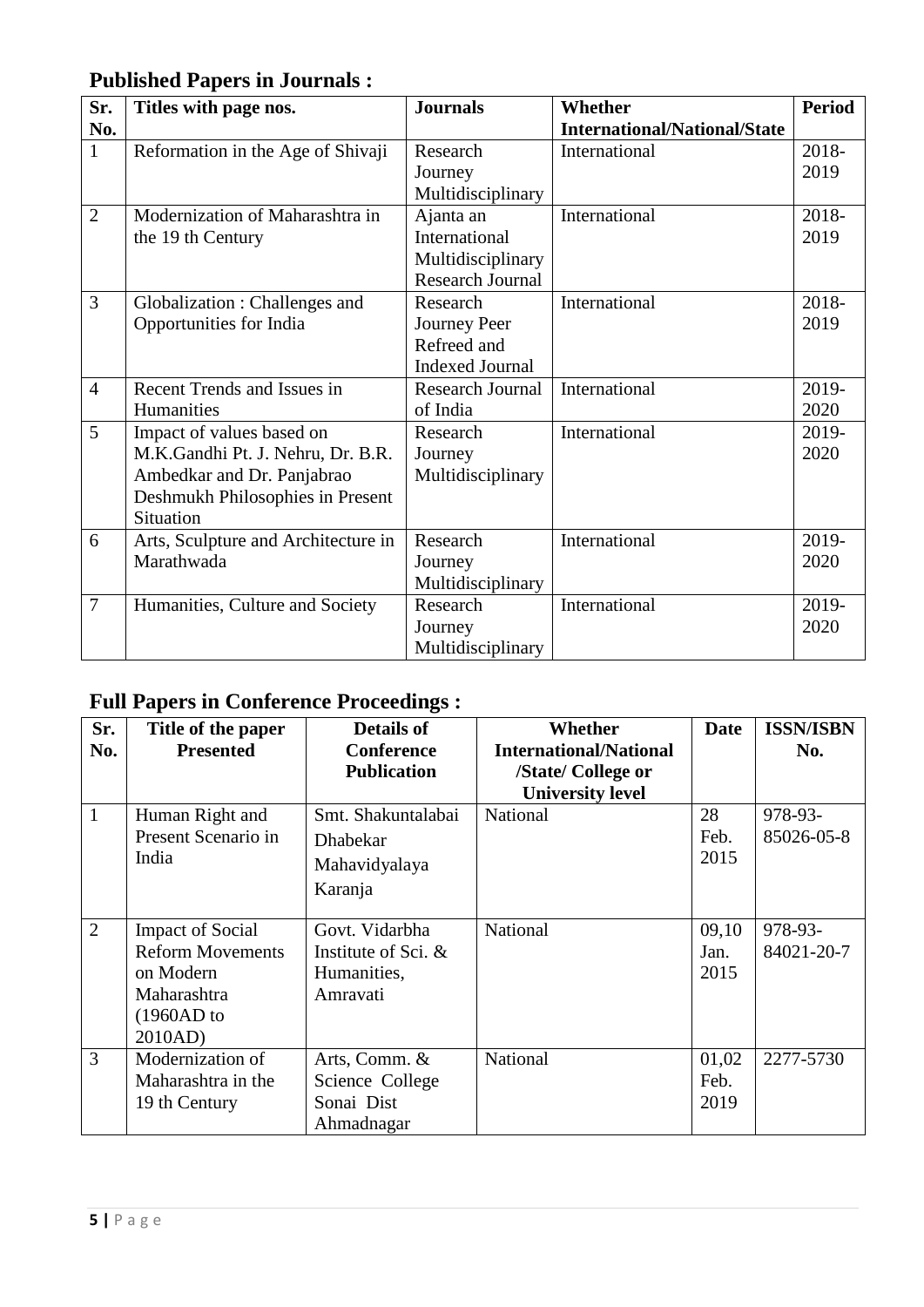| $\overline{4}$ | Globalization:              | Punyashlok        | National      | 23   | 2348-7143 |
|----------------|-----------------------------|-------------------|---------------|------|-----------|
|                | Challenges and              | Ahilyadevi Holkar |               | Mar. |           |
|                | Opportunities for           | Mahavidyalaya,    |               | 2019 |           |
|                | India                       | Ranisawargaon Tq. |               |      |           |
|                |                             | Gangakhed Dist-   |               |      |           |
|                |                             | Parbhani          |               |      |           |
| 5              | Recent Trends and           | Mungasaji Maharaj | National      | 11   | 2349-9370 |
|                | <b>Issues in Humanities</b> | Mahavidyalaya     |               | Jan. |           |
|                |                             | Darwha Dist-      |               | 2020 |           |
|                |                             | Yavatmal          |               |      |           |
| 6              | Impact of values            | Shri. Shivaji     | International | 21   | 2348-7143 |
|                | based on                    | College of Arts,  |               | Jan. |           |
|                | M.K.Gandhi Pt. J.           | Comm. And         |               | 2020 |           |
|                | Nehru, Dr. B.R.             | Science. Akola    |               |      |           |
|                | Ambedkar and Dr.            |                   |               |      |           |
|                | Panjabrao Deshmukh          |                   |               |      |           |
|                | Philosophies in             |                   |               |      |           |
|                | <b>Present Situation</b>    |                   |               |      |           |

#### **Book Published as single author or as editor :**

| Sr.<br>No | Period                   | Titles with page nos.    | Type of Books $\&$<br>Authorship | <b>Publisher</b><br>$\boldsymbol{\alpha}$<br><b>ISSN/ISBN</b><br>No. | No. of $Co-$<br>authors | Whether<br><b>You are</b><br>the main<br>author |
|-----------|--------------------------|--------------------------|----------------------------------|----------------------------------------------------------------------|-------------------------|-------------------------------------------------|
|           | $\overline{\phantom{0}}$ | $\overline{\phantom{0}}$ | -                                | $\overline{\phantom{0}}$                                             | -                       | $\overline{\phantom{0}}$                        |

#### **S.G.B. Amravati University Examination work as a office- in charge / Co- office in charge/Invigilation**

| Sr.            | Exam        | Work                  | <b>Place</b>                         |
|----------------|-------------|-----------------------|--------------------------------------|
| No.            |             |                       |                                      |
| $\mathbf{1}$   | Summer 2014 | Valuation             | S.G.B. Amravati University           |
| $\mathbf{2}$   | Winter 2014 | Valuation             | S.G.B. Amravati University           |
| $\overline{3}$ | Summer 2015 | Valuation             | S.G.B. Amravati University           |
| $\overline{4}$ | Winter 2015 | Valuation             | S.G.B. Amravati University           |
| 5              | Winter 2016 | Valuation             | S.G.B. Amravati University           |
| 6              | Summer 2016 | Valuation             | S.G.B. Amravati University           |
| 7              | Winter 2016 | Valuation             | S.G.B. Amravati University           |
| 8              | Summer 2017 | Valuation             | S.G.B. Amravati University           |
| 9              | Winter 2017 | Co- office in charge  | M.E.S. College, Mehkar Dist- Buldana |
| 10             | Summer 2018 | Co- office in charge  | M.E.S. College, Mehkar Dist- Buldana |
| 11             | Winter 2018 | Co- office in charge  | M.E.S. College, Mehkar Dist-Buldana  |
| 12             | Summer 2019 | Valuation             | S.G.B. Amravati University           |
| 13             | Winter 2019 | Valuation             | S.G.B. Amravati University           |
| 14             | Winter 2019 | Paper Setting B.A III | S.G.B. Amravati University           |
|                |             | Sem-V                 |                                      |